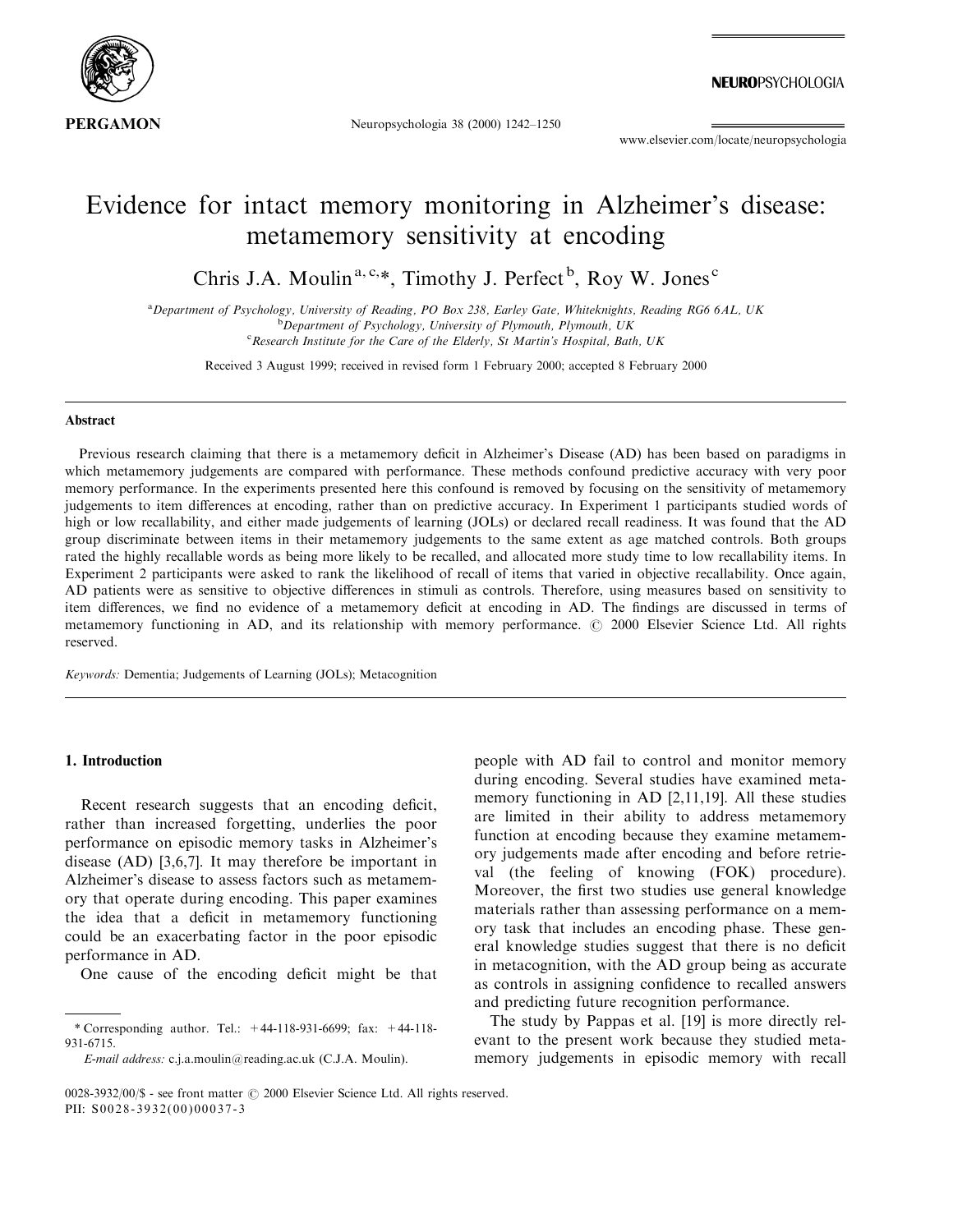and recognition tasks. For the recall task, they were unable to draw conclusions about the predictive accuracy of metamemory judgements because of floor effects in the recall of the AD group. However, for the recognition task, with performance off floor, they found that AD patients do not predict recognition as accurately as controls. They conclude, "It should be determined if predictions of recall performance are intact in AD patients. If so, this would indicate a dissociation between metamemory for recall and recognition'' (p. 163).

There are profound logical difficulties in concluding that people with AD have impaired metamemory on this kind of evidence. It is inferred that metamemory is inaccurate when participants' predictions of performance fail to relate to how they actually perform: a word that is judged to be highly recallable should be more likely to be recalled than a word rated as less likely to be recalled. Problems arise with this approach when testing participants who have an episodic memory impairment, because their likelihood of remembering *any* item is at floor. Memory performance is so poor that it precludes statistical comparisons of groups' metacognitive abilities.

More importantly, the reason that metamemory judgements lack predictive power at test may be because of processes that occur after encoding. Participants may make appropriate predictions of recall during study that would be predictive were it not for the separate episodic memory deficit. That is, participants may accurately monitor the difficulty of different items to be learned, and may take appropriate steps to control their encoding to achieve learning. However, using accuracy-based measures of metamemory does not allow one to focus on what occurred at encoding.

In the present work we offer a new approach which overcomes the confound with memory performance, and focuses instead on processes occurring at encoding. Our reasoning is straightforward; if metacognition is intact at encoding in AD, then memory monitoring and control by participants with AD should be as sensitive as normals to item differences. To distinguish our approach from previous work examining metacognitive accuracy, we classify the measures we use as metacognitive sensitivity measures.<sup>1</sup>

In the experiments reported here, participants study words that have been selected on the basis of objective measures of difficulty. Participants either make predic-

tions of future performance for these words in the conventional manner, or study them until they believe the items have been learned. If AD patients are monitoring memory as they encode items they should be sensitive to the differences between items, even if these predictions are not ultimately accurate. For example, they should rate objectively difficult words as being harder, and dedicate more study time to them to recall, even if they fail to recall any of the items.

In the first experiment sensitivity of memory monitoring is measured by asking participants to predict, at learning, future recall performance for a set of words with objectively known properties. This kind of metamemory prediction has been extensively used before, and is known as a judgement of learning or JOL (e.g. [13,18]). Participants were asked to rate words selected to be either difficult-to-recall or easy-to-recall, based on Rubin and Friendly's [20] free recall norms. By examining whether judgements reflect these pre-existing differences it is possible to find evidence of metamemory monitoring without having the confound of floor effects in AD participant's recall.

The first study also examines memory control at encoding using allocation of study time as a dependent variable. This measure, also known as recall readiness, is a well-established measure (e.g. [4,17]). In this paradigm participants are allowed to study words as long as they feel necessary to ensure subsequent recall before declaring recall readiness. Again, the difference in study times for objectively different items can be measured. It is predicted that if memory control is intact and correctly informed by monitoring, then participants should spend longer studying the objectively difficult items.

Whilst there is previous research addressing the role of memory monitoring in AD, there has been less work in metamemory control processes. Our own research [15] suggests that with multiple presentations during encoding, AD participants, like controls, allocate less time to items they have already encoded. However, the present work is the first to examine whether appropriate allocation of study time is found for different kinds of to-be-learned words in a singletrial test.

### 2. Experiment 1

### 2.1. Method

#### 2.1.1. Participants

Sixteen AD patients and 16 age-matched older adult controls (OAC) were tested. Diagnosis of AD was made by a clinician using information from neuropsychological examination, mini-mental state examination (MMSE) [5], family interview, laboratory screening

 $1$  Hertzog and Dixon [9] argue that metacognitive judgements about memory fall into three different conceptual categories  $$ declarative knowledge about memory processing, awareness of one's on-line memory processing, beliefs about one's own memory system. However, at present, there is no clear consensus about how these concepts inter-relate. Our measure of metacognitive sensitivity clearly relates most closely to the second of these constructs.